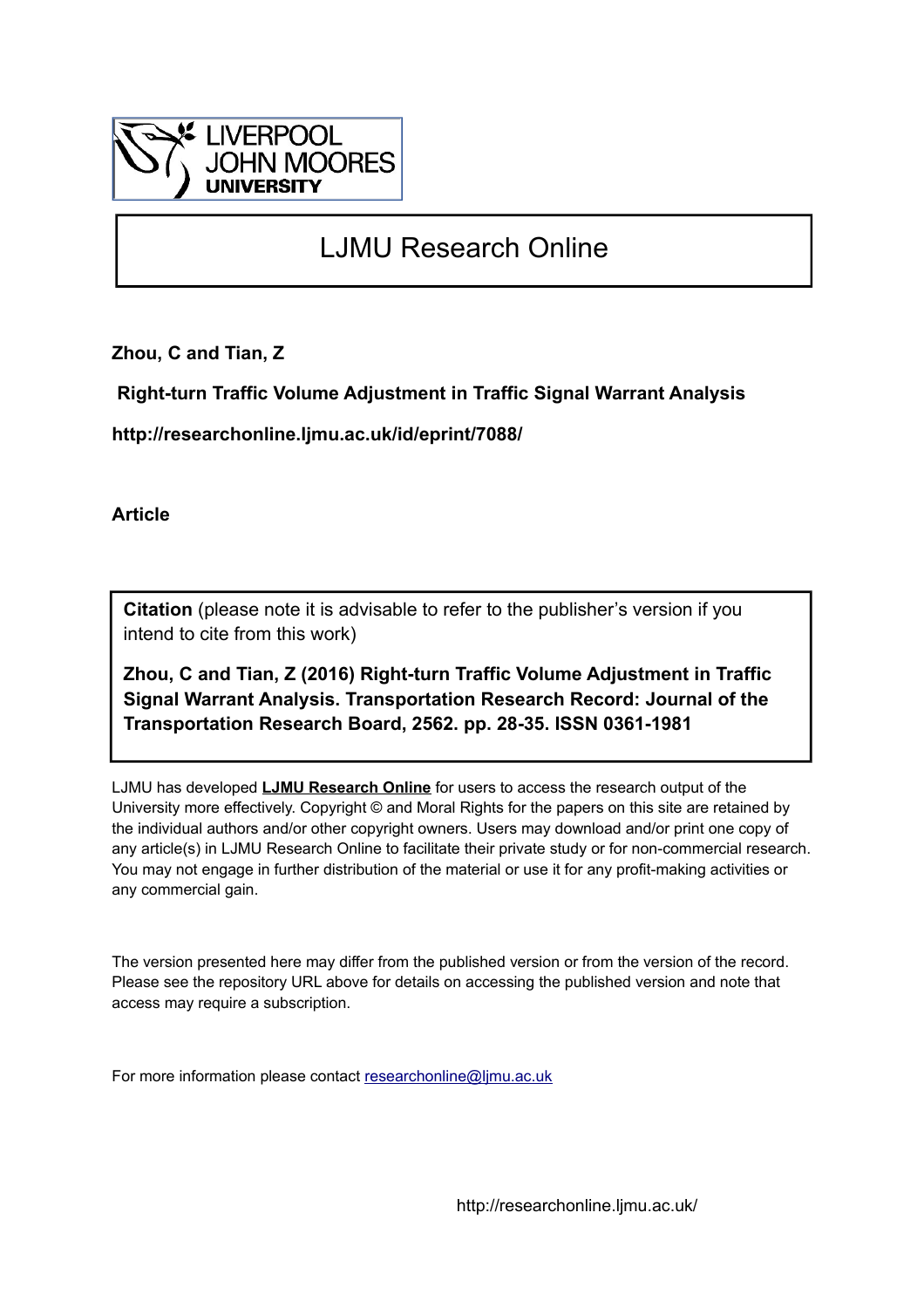# **Right-Turn Traffic Volume Adjustment in Traffic Signal Warrant Analysis**

### Cui Zhou and Zong Tian

**An intersection with heavy right-turn volumes, without any reduction, might mislead a signal warrant analysis, and a different conclusion may be reached on whether a signal is warranted. Previous right-turn volume reduction methods based mostly on engineering judgment lack specific theoretical backgrounds. Therefore, this paper proposes a new method with theoretical justification. The method focuses on traffic operation principles centered on finding the delay equivalent relationship between right-turn and through traffic, that is, to equate the right-turn volume to through vehicles to produce the same control delay on a minor street. Equivalent factor tables were constructed on the basis of four geometric configurations. Combining with the various traffic volume distributions, more than 12,000 scenarios were analyzed. The volume ratio in the two directions of the main street was especially considered. The analysis showed that the uneven volume distribution in the main street had a greater effect on the minor-street right-turn movement. To use the equivalent factors efficiently, statistical regression models were developed. Last, the proposed method was applied to one signal warrant case and demonstrated promising results for its practical application in traffic signal warrant analysis.**

Traffic signals are the most restrictive intersection control types compared with unsignalized intersections. When installed appropriately, signals may reduce certain types of accidents, most notably angle collisions. However, unjustified traffic signals may cause an increase in other types of accidents (such as rear-end collisions), excessive delay, congestion, and disobedience toward signals. Traffic signals should be installed only when they alleviate more problems than they induce. The decision for traffic signals should be based on competent engineering studies and field observations to ensure that a signal is warranted and will enhance the safety and efficiency of the intersection. In that context, to avoid the unnecessary use of signals, signal warrant analysis is the first and most important step in the signal installation process.

When a signal is considered for capacity reasons, it is customary to adjust minor-street right-turn volumes to acknowledge the fact that a certain percentage of vehicles can make right turns without the aid of a traffic signal. High volumes of right-turn vehicles on the minor street can skew a signal warrant analysis and indicate an incorrect need for a signal; therefore, how to adequately consider the right-turn volume is crucial in signal warrant analysis. Section 4.1 of the *Manual on* 

*Uniform Traffic Control Devices* clearly states that "the study should consider the effects of the right-turn vehicles from the minor-street approach and engineering judgment should be used to determine what, if any, portion of the right-turn traffic is subtracted from the minor-street traffic count when evaluating the count against the signal warrants" (*1*). The above statements provide justifications for reducing right-turn traffic volume.

Right-turn adjustments can be based on engineering judgment, field observation, or a right-turn adjustment method. Right-turn vehicles should be reduced if a portion of the right-turning traffic is able to make the movement without experiencing significant delay. However, if queued vehicles prevent right-turning traffic from flowing freely or main-line volumes are high enough that even right-turning vehicles experience significant delay, the reduction should be carefully considered and full right-turn volumes may be used in signal warrant analysis.

Mozdbar et al. emphasized the importance of including rightturn traffic in the signal warrant studies and expanded the guidelines developed by the city of Austin, Texas (*2*). They considered a right-turn volume adjustment under one of three conditions: accident experience, sight distance obstruction, and delay. The highest adjusted right-turn volume would be used in a combination of left-turn and through traffic to conduct the signal warrant analysis. Engineers at the Illinois Department of Transportation (DOT) District 1 developed a process called the Pagones theorem to reduce the number of right turns on the minor street (*3*). It is a two-step method that uses a minor-street equivalent factor and a main-line congestion factor to estimate the reduced portion of right-turn volumes. The minor-street equivalent factor reflects minor-street geometry and traffic volume, while the main-line congestion factor adjusts to account for the amount of congestion on the main street. NCHRP Report 457 provides a right-turn reduction method, which was originally proposed by the Utah DOT (*4*). According to this method, the actual right-turn volume is reduced on the basis of the consideration of the main-line volume conflicting with the right-turn movement. The relationship between the reduced rightturn volumes and the conflicting main-line volume is illustrated in a graph. The Wisconsin DOT uses three right-turn inclusion percentages based on the effect of the right turns on the operation of the intersection (*5*). The Oregon DOT suggests that 85% of the right-turn lane or shared lane capacity be subtracted from the right-turn volume (*6*). The Arizona DOT recommends that the adjusted right-turn volume equal the total right-turn volume minus the right-turn volume experiencing a stopped-delay measurement of 5 s or less on the higher-volume minor-street approach (*7*).

To gather more information on the reduction of right-turn vehicles in signal warrant analysis in current practice, a survey was posted on the ITE community discussion section in October 2013. Eight

Department of Civil and Environmental Engineering, College of Engineering, University of Nevada, Reno, 1664 North Virginia Street, Reno, NV 89557. Corresponding author: C. Zhou, czhouunr@gmail.com.

Transportation Research Record: Journal of the Transportation Research Board, No. 2562, Transportation Research Board, Washington, D.C., 2016, pp. 28–35. DOI: 10.3141/2562-04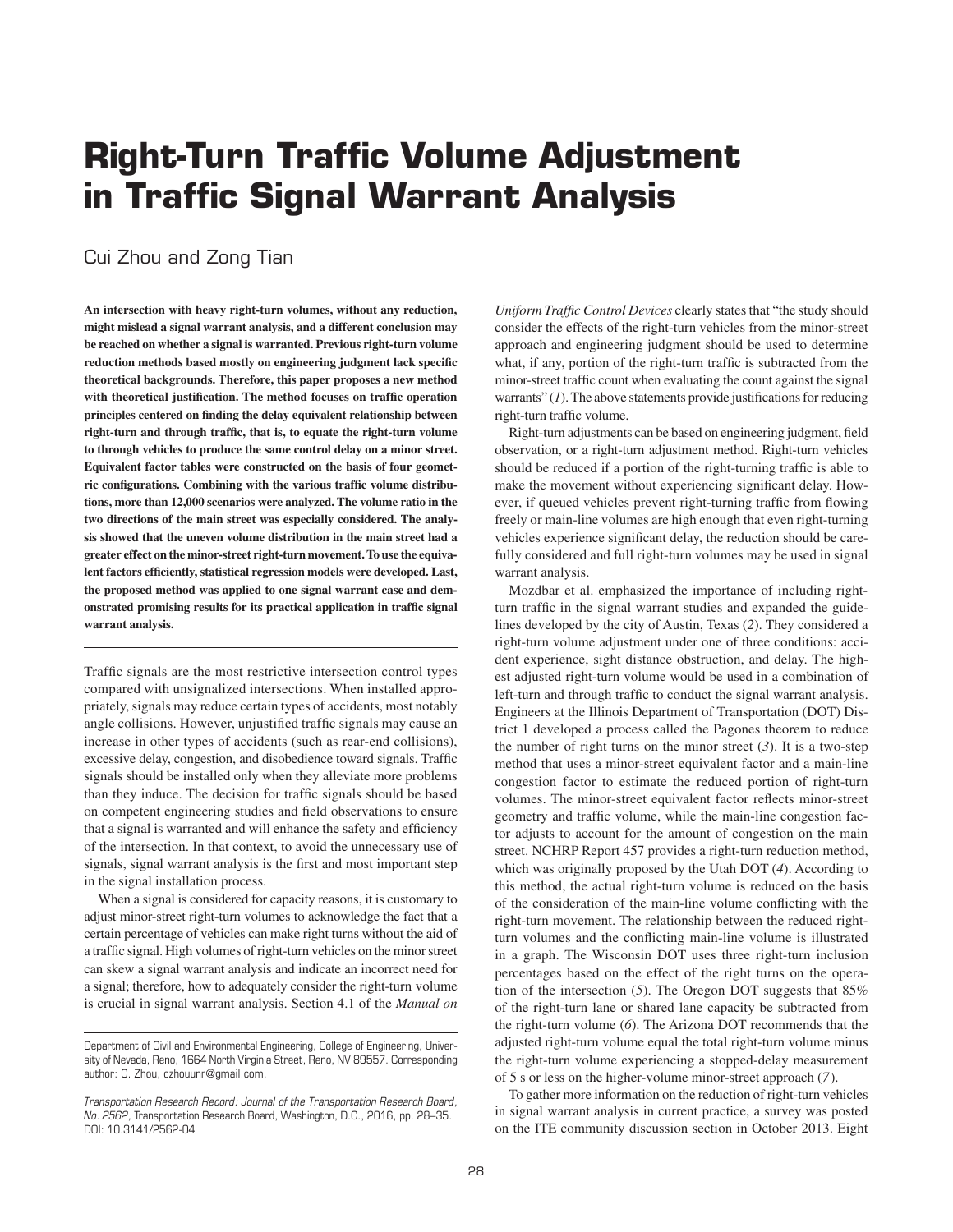responses were received in this survey. They are presented and summarized below.

Traffic engineers from the Wisconsin DOT and the Illinois DOT mentioned that their states had written policies about right-turn reduction. A transportation planner from a consulting firm stated his office used the recommendations based on NCHRP 457. For DOTs that have no written policy on this matter, traffic engineers apply their own procedures. A traffic engineer from the city of Federal Way commented that he did not include right-turn volume if the level of service (LOS) for that movement was Level A, but would otherwise include all of it. A senior engineer from the Lee County DOT indicated that if there was a right-turn-only lane, he would deduct the number of left turns from the right-turn volume with the justification that if there was enough of a gap for a left turn, then there was a gap for a right turn. Another traffic engineer from Lee County said that if there was no right-turn lane, he used the entire approach volume for the warrant analysis and he did not consider the effect of a small right-turn channel. Particularly, if there were a high number of U-turns that conflicted with the right turns, then he might want to consider a greater percentage of the right-turning traffic in the count. A traffic engineer at the Virginia DOT recommended the Pagones theorem, which was used by the Illinois DOT District 1, and found it useful in reduction calculations. The president of Yarger Engineering, Inc., posted a particularly long comment about the right-turn inclusion in the signal warrant analysis. In the comment, he expressed that this topic was a gray area and disagreed with the practice of including or otherwise excluding all right-turn volume purely on the basis of an analyst's subjectivity.

All of the methods mentioned above are means of estimating the volume of right-turning traffic that would not benefit from the provision of a signal. However, most of them are based on engineering judgments with no theoretical studies to support them. Methods based on field observation seem appropriate but are hard to realistically implement. The Pagones theorem and the NCHRP method seem to be more robust, but no published literature was found to document the algorithms and theories behind these two methods. Besides, even though the Pagones theorem has considered the mainstreet volume, it does not take into account the uneven volume distribution in two directions. The NCHRP method reduces right-turn volume purely on the basis of the conflicting major-road volume and whether a right-turn bay is provided. It does not consider the minorstreet through traffic at all, but in reality, through traffic can block right-turn traffic. Further, this method does not provide the inherent relationship between minor-street right-turn volume reduction and conflicting major-street volume except for a graph.

#### Proposed Method

The proposed approach is based on traffic operation principles (i.e., delay or LOS) that have been successfully applied to determine intersection control types (*8, 9*). The control delay estimation is based on the 2010 *Highway Capacity Manual* (HCM) procedure for two-way stop-controlled intersections (*10*). To expedite the data analysis process, the HCM analysis procedure is implemented in Microsoft Excel with Visual Basic, which allows quick analysis of multiple scenarios.

An isolated intersection shown in Figure 1 is used for the analysis in this paper. The subject movements are northbound through and right turn. Both movements have a direct crossing or merging con-



**FIGURE 1 Study intersection IEB = eastbound; WB** = **westbound].**

flict with all of the main-street movements, except the right turn into the subject approach. It is assumed that all traffic on the main street is through movement in both directions. In the analysis, the volume distribution in the two directions of the main street is considered and defined in Equation 1.

$$
VR = \frac{V_1}{V_2} \tag{1}
$$

where

 $VR =$  volume ratio of main street.

 $V_1$  = far side of main street to subject minor street, and

 $V_2$  = near side of main street to subject minor street.

Specifically, the volume ratio is the volume of the westbound divided by that of the eastbound (see Figure 1). Furthermore, according to the minor-street lane configurations, four configurations are discussed, as shown in Figure 2.

#### Configuration 1

Configuration 1 depicts a shared-lane geometry on the minor street. The volume ranges covered in the analysis are listed in Table 1. These volume combinations yield a total of 12,096 scenarios. Each mainstreet volume and volume ratio are combined as one study situation. In one study situation, all the minor-street volume conditions are calculated and the maximum value of the entire minor-street volume scenarios is defined as the situation equivalent factor. There are 63 study situations in total for all configurations. Under each study situation, there are 192 minor-street volume scenarios. For the minor-street left and through movements, 20% left turns are assumed.



**FIGURE 2 Minor-street lane configurations: (***a***) 1, (***b***) 2, (***c***) 3, and (***d***) 4.**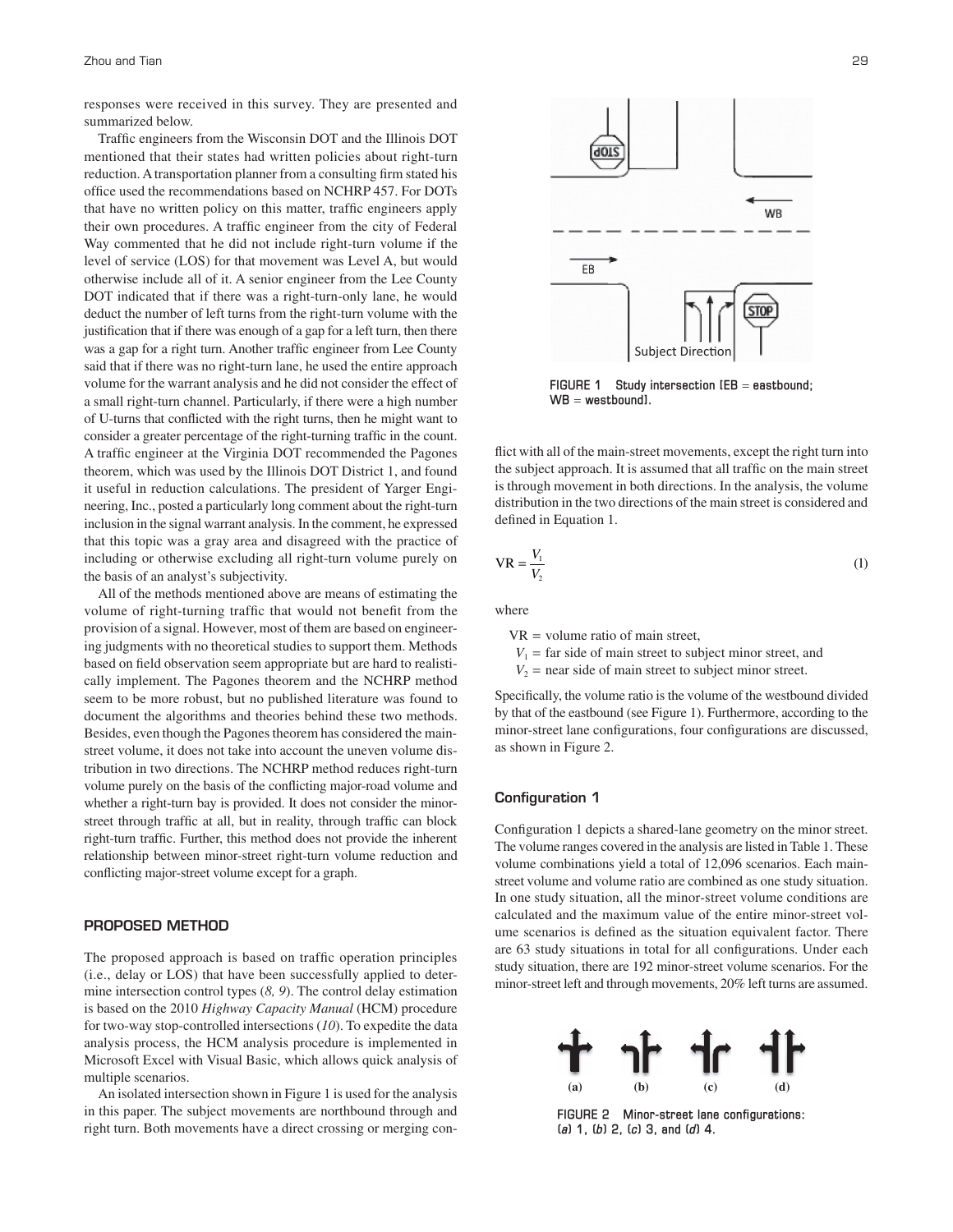**TABLE 1 Scenarios Evaluated in Configuration 1**

| Item                                         | Range                                                                                                                         |
|----------------------------------------------|-------------------------------------------------------------------------------------------------------------------------------|
| Main street (9)                              | 400, 500, 600, 700, 800, 900, 1,000, 1,100,<br>$1,200$ vph                                                                    |
| Volume ratio (7)                             | 1:1, 1:2, 1:3, 1:4, 2:1, 3:1, 4:1                                                                                             |
| Minor-street right turn (8)                  | 50, 100, 150, 200, 250, 300, 350, 400 vph                                                                                     |
| Minor-street left turn and<br>through $(24)$ | 40, 60, 80, 100, 120, 140, 160, 180, 200,<br>220, 240, 260, 280, 300, 320, 340, 360,<br>380, 400, 420, 440, 460, 480, 500 vph |

In the analysis, the right-turn equivalent factor (equivalent factor, for short) is defined in Equation 2. By means of equivalence, the amount of right-turn traffic is equivalent to the amount of through traffic in order to yield the same control delay.

$$
EF = \frac{T_2 - T_1}{R}
$$
 (2)

where

- $EF = right$ -turn equivalent factor,
- $T_1$  = through volume before equivalence,
- $T_2$  = through volume after equivalence without right-turn traffic, and
- $R =$  right-turn volume before equivalence.

The adjusted right-turn volume could be estimated by the equivalent factor as follows:

$$
R_{\text{adj}} = R \times EF \tag{3}
$$

where  $R_{\text{adj}}$  is the adjusted right-turn volume. It is obvious that the larger the equivalent factor, the more right-turn volume would be used for a warrant check.

For example, Table 2 shows the computation of the equivalent factor of one volume scenario with a main-street volume of 600 vehicles per hour (vph), volume ratio of 1:2, minor-street right-turn (RT) volume of 200 vph, and minor-street left-turn (LT) and through (T) volume of 132 vph. In this condition, the shared lane delay is 22.2 s/vehicle (veh). Then, all the right-turn traffic is eliminated, and the through traffic volume is increased until the control delay reaches 22.2 s/veh.

Figure 3 shows equivalent factors for one specific study situation in which the main-line volume is 500 vph with a 1:1 volume ratio

**TABLE 2 Equivalent Factor Calculation Example for Configuration 1**

| Main Street     |                         |    | <b>Subject Minor Street</b> |     |       |  |  |  |  |
|-----------------|-------------------------|----|-----------------------------|-----|-------|--|--|--|--|
| ΕB              | WB                      |    | т                           | RT  | Delay |  |  |  |  |
|                 | <b>Before Reduction</b> |    |                             |     |       |  |  |  |  |
| 400             | 200                     | 24 | 108                         | 200 | 22.2  |  |  |  |  |
| After Reduction |                         |    |                             |     |       |  |  |  |  |
| 400             | 200                     | 7Δ | 188                         |     | つつ つ  |  |  |  |  |

NOTE: Major volume =  $600$ ; volume ratio =  $\frac{1}{2}$ ; equivalent factor  $(188 - 108)/200 = 0.4$ ; adjusted right-turn volume,  $200 \times 0.4 = 80$ .





**FIGURE 3 Equivalent factor graph for Configuration 1:**   $main\text{-}street volume = 500 vph, VR = 1:1.$ 

(a total of 192 scenarios). From the graph, it is observed that when right-turn volumes increase, equivalent factors increase accordingly. Under the same right-turn volume (such as a right-turn volume of 300 vph), when there are more left-turn and through vehicles in the minor street, the equivalent factors will increase and more right-turn traffic will be used for the warrant check. In general, when the minorstreet traffic increases, the equivalent factor tends to converge to a fixed value (0.59 in this case). This value is the largest number of the entire equivalent factors in this study condition and defined as the situation equivalent factor for this study situation.

Table 3 shows situation equivalent factors under different mainstreet volumes and volume ratios. When the main-line volume increases, the equivalent factor decreases. This result can be explained by the fact that the main-street volume affects through vehicles more than right turns; therefore, delay increases more for minor-street through vehicles than for right turns. When the main-line volume is higher than 1,200 vph, the same equivalent factors for the 1,200 vph level will apply. In reality, the main-street volume may not be exactly in the same value in the table; thus, lower bound values are recommended. For example, the main-street volume is 625 vph; so checking the table for 600 vph in main-street volume is preferred.

#### Configuration 2

Configuration 2 is a shared right-through lane with an exclusive left-turn lane. With the same traffic volume scenarios, almost the same equivalent factors are obtained as those in Configuration 1. So, it is reasonable to treat Configurations 1 and 2 as one category. Also, the assumed left-turn percentage does not significantly affect the equivalent relation. The reason is that the left-turn traffic has the same effect on the through and right-turn vehicles.

#### Configuration 3

The geometry of Configuration 3 is a shared left-through lane with an exclusive right-turn lane, and different traffic volume scenarios are applied. For the minor-street left and through movements, 20 left turns are assumed. Delay of the right-turn movement is irrelevant to through movement, so it is assumed that the through movement is zero before reduction and the right-turn movement is from 50 vph to 510 vph with a 20 vph increment. A total of 24 scenarios are considered in each study situation.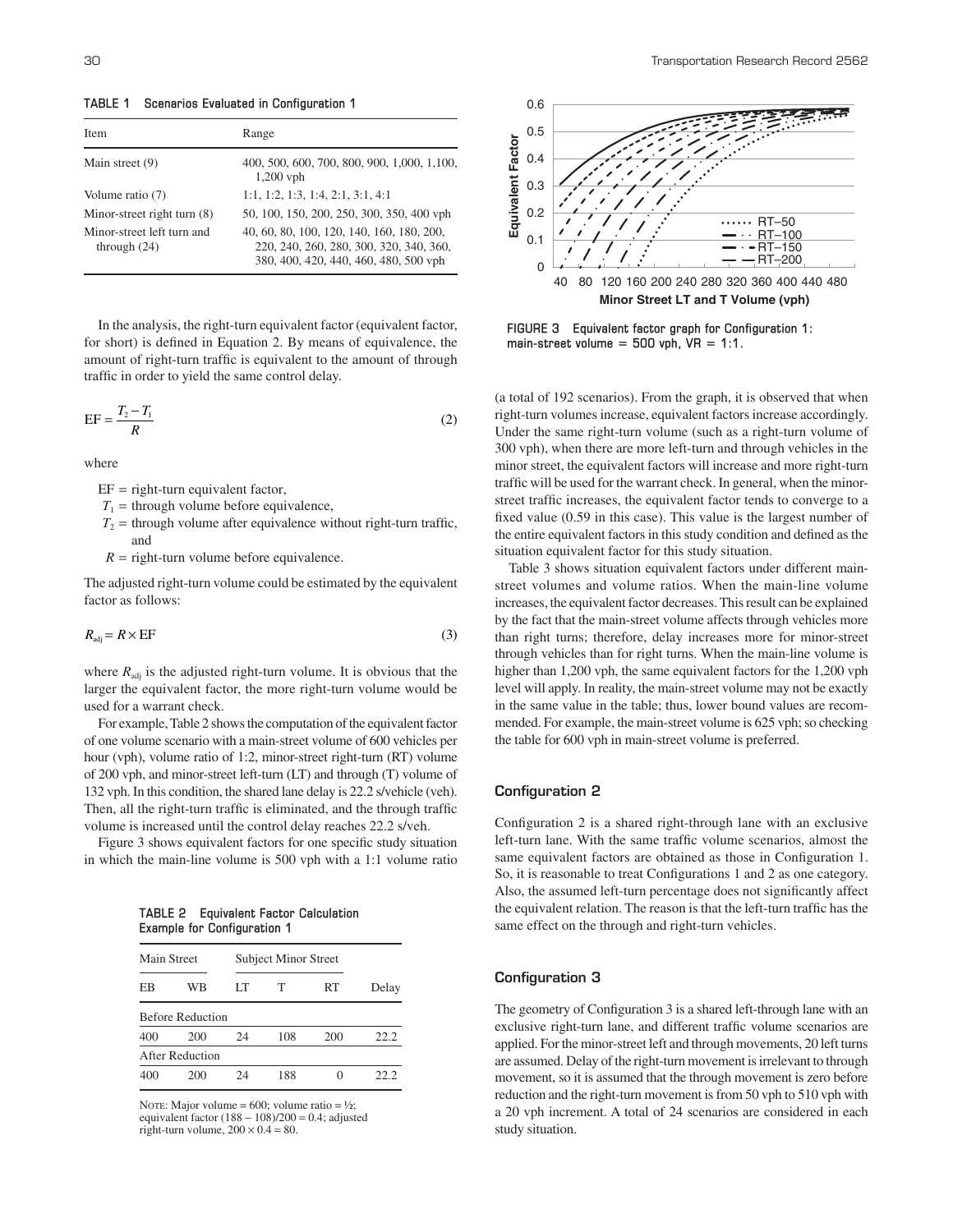**TABLE 3 Situation Equivalent Factors for Configuration 1**

|                 |      | Main-Street Volume <sup><i>a</i></sup> |      |      |      |      |       |       |       |  |  |  |  |
|-----------------|------|----------------------------------------|------|------|------|------|-------|-------|-------|--|--|--|--|
| Volume<br>Ratio | 400  | 500                                    | 600  | 700  | 800  | 900  | 1.000 | 1,100 | 1,200 |  |  |  |  |
| 1:1             | 0.64 | 0.59                                   | 0.55 | 0.52 | 0.48 | 0.45 | 0.42  | 0.39  | 0.36  |  |  |  |  |
| 1:2             | 0.69 | 0.66                                   | 0.63 | 0.60 | 0.57 | 0.54 | 0.52  | 0.49  | 0.47  |  |  |  |  |
| 1:3             | 0.72 | 0.70                                   | 0.68 | 0.64 | 0.62 | 0.60 | 0.58  | 0.56  | 0.54  |  |  |  |  |
| 1:4             | 0.74 | 0.72                                   | 0.70 | 0.68 | 0.66 | 0.64 | 0.62  | 0.60  | 0.58  |  |  |  |  |
| 2:1             | 0.57 | 0.52                                   | 0.47 | 0.43 | 0.39 | 0.37 | 0.33  | 0.29  | 0.26  |  |  |  |  |
| 3:1             | 0.55 | 0.49                                   | 0.44 | 0.40 | 0.36 | 0.32 | 0.29  | 0.26  | 0.23  |  |  |  |  |
| 4:1             | 0.53 | 0.47                                   | 0.42 | 0.38 | 0.34 | 0.30 | 0.27  | 0.24  | 0.21  |  |  |  |  |

*a* When the main-street volume is beyond 1,200 vph, equivalent factors of 1,200 vph are applied.

Situation equivalent factors for these 63 situations are shown in Table 4. It is easy to see that the volume ratio has a large influence. If the volume distribution is not considered, it may highly reduce right turns with exclusive right-turn lanes. Most institutes are inclined to exclude all the right-turn traffic in this geometry. From Table 4, equivalent factors vary from 0.09 to 0.60 for different volume ratios when the main-street volume is 400 vph. This phenomenon indicates that it is not proper to reduce all the right-turn volume when there is more main-street traffic on the near side of the subject minor street compared with the far side.

Because right-turn vehicles have a separate lane, their movement may not be affected by the through and left-turn vehicles when signal warrant analysis is conducted. There are two ways to consider the minor-street volume and the lane number as introduced in the *Manual on Uniform Traffic Control Devices* 3C.01.13. For the first, the minor street is considered to have two lanes (shared through lane and rightturn lane). The minor-street volume is the sum of adjusted right-turn and through and left-turn traffic volumes. For the other, the minor street has one lane. Under this condition, the minor-street volume is the maximum volume of adjusted right-turn and through and left-turn traffic.

#### Configuration 4

The lane geometry in Configuration 4 consists of two lanes with shared right turn and left turn as shown in Table 1. Traffic volume scenarios are the same as those in Configuration 1 except that minorstreet left-turn and through volume is from 40 vph to 700 vph with a 20 vph increment. For the minor-street left and through movements, 20% of left turns are assumed. Figure 4 depicts the equivalent factors when the main-line volume is 500 vph. From the figure, the maximum equivalent factor is not in the highest minor-street leftturn and through volume, but is located in a medium level. In the low-volume situation, right turn and through are easy but right turn is easier, while in the high-volume situation, they are both difficult but through is more difficult because of the existence of a queue. For completeness, situation equivalent factors are shown in Table 5.

#### Regression Equations for Equivalent Factors

As mentioned, the situation equivalent factor is the maximum value of the entire volume scenarios, and the volume range is usually wide so as to consider various conditions. For a specific case, the equivalent factor may not be exact but tends to be conservative. Even though the equivalent factor graphs give the reduction results for the covered volume conditions, equivalent factors are not continuous and it is not straightforward to extract other scenarios. Therefore, the statistical method is used to build regression models for all four configurations.

#### Configurations 1 and 2

The equivalent factor is calculated primarily on the basis of delay, so the regression equations for Configurations 1 through 5 are inspired

**TABLE 4 Situation Equivalent Factors for Configuration 3**

| Volume<br>Ratio | Main-Street Volume |      |      |      |      |      |       |       |       |  |  |  |
|-----------------|--------------------|------|------|------|------|------|-------|-------|-------|--|--|--|
|                 | 400                | 500  | 600  | 700  | 800  | 900  | 1.000 | 1.100 | 1,200 |  |  |  |
| 1:1             | 0.36               | 0.33 | 0.30 | 0.29 | 0.28 | 0.27 | 0.26  | 0.25  | 0.24  |  |  |  |
| 1:2             | 0.49               | 0.48 | 0.48 | 0.47 | 0.46 | 0.45 | 0.44  | 0.42  | 0.40  |  |  |  |
| 1:3             | 0.55               | 0.55 | 0.55 | 0.55 | 0.54 | 0.53 | 0.52  | 0.50  | 0.48  |  |  |  |
| 1:4             | 0.60               | 0.60 | 0.60 | 0.60 | 0.59 | 0.58 | 0.56  | 0.55  | 0.53  |  |  |  |
| 2:1             | 0.21               | 0.20 | 0.11 | 0.07 | 0.03 | 0.00 | 0.00  | 0.00  | 0.00  |  |  |  |
| 3:1             | 0.14               | 0.07 | 0.00 | 0.00 | 0.00 | 0.00 | 0.00  | 0.00  | 0.00  |  |  |  |
| 4:1             | 0.09               | 0.02 | 0.00 | 0.00 | 0.00 | 0.00 | 0.00  | 0.00  | 0.00  |  |  |  |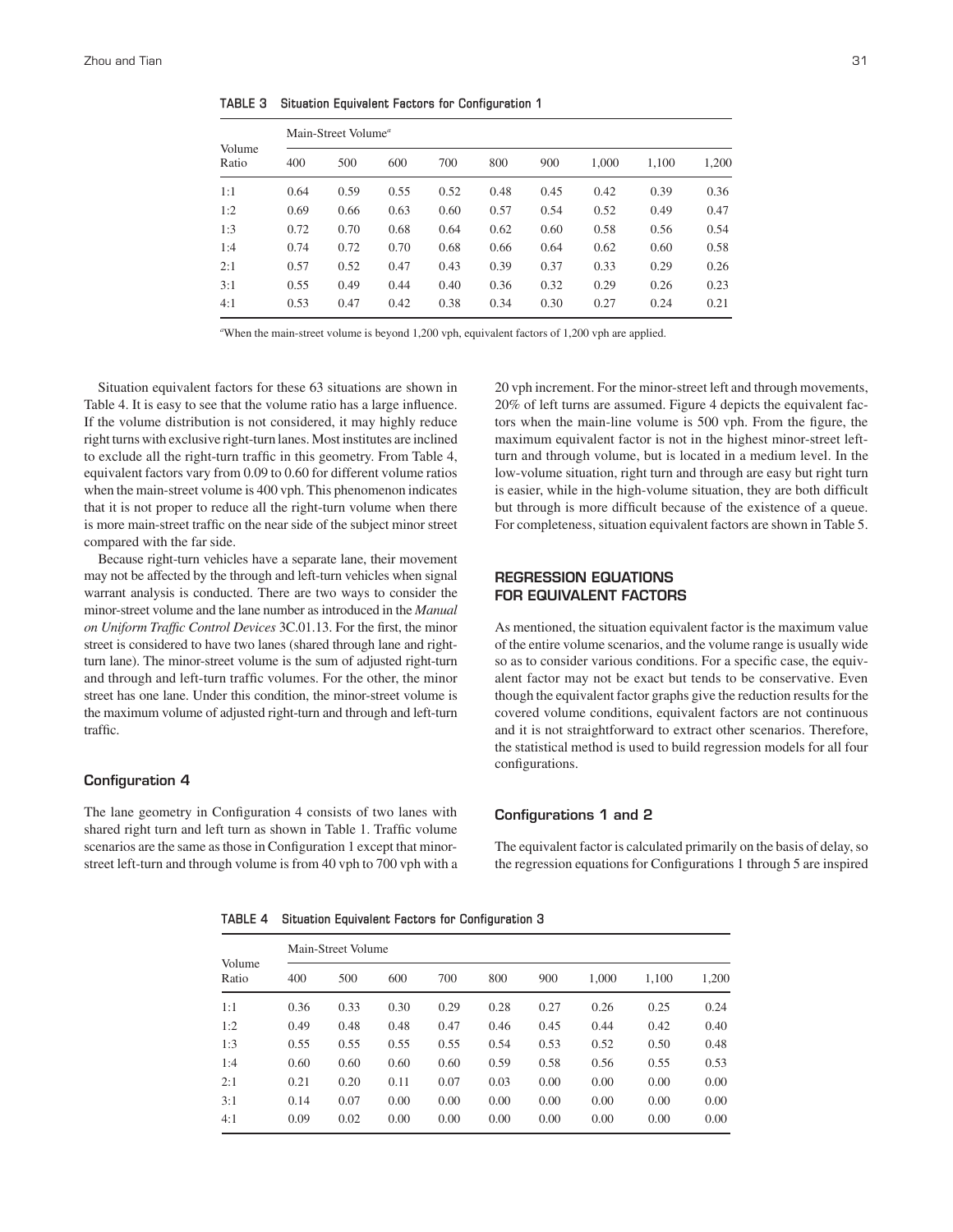

**FIGURE 4 Equivalent factor graph for Configuration 4: main-street volume** 5 **500 vph, VR** 5 **1:4.**

by the two-way stop-control delay function. The regression equation for Configurations 1 and 2 has the following form:

$$
EF = a \left( 1 - \frac{1}{(bV_{T+L} + cV_R)^d} \right)
$$
 (4)

where

 $V_{T+L}$  = volume of through and left-turn traffic,  $V_R$  = volume of right-turn traffic, and  $a, b, c, d$  = regression coefficients.

MATLAB software is used to calculate the regression factors (*11*).

From Figure 5, it can be seen that all points scatter around the fitting surface. The coefficient of determination  $R^2$  reaches up to .9964, and the sum of square error is only 0.01273. Therefore, the proposed regression model could describe the equivalent factors almost perfectly for this scenario. If the volume of through and leftturn traffic  $V_{T+L}$  and the volume of right-turn traffic  $V_R$  are smaller than certain values, the equivalent factor will be negative, which is meaningless. In this condition, the equivalent factor should be reset to zero. Because of the limited space, the regression coefficients for 63 study situations cannot be listed here [see Zhou and Tian (*12*)].

#### Configuration 3

The regression model for Configuration 3 is shown in Equation 5. Because there is an exclusive right-turn lane, left-turn and through

volumes are not considered. The same procedures are applied to calculate the regression coefficients as for Configurations 1 and 2.

$$
EF = a \left( 1 - \frac{1}{bV_R^c} \right) \tag{5}
$$

#### Configuration 4

The regression models for Configuration 4 are shown in Equation 6.

$$
EF = a \left( 1 - \frac{V_{T+L}^{0.558}}{\left(bV_{T+L}^{-0.227} + cV_{R}^{0.062}\right)^{4.65}} \right)
$$
 (6)

For Configuration 4, the exponents are optimized through calculation, and good regression results for 63 study situations can be obtained with these definite coefficients. In all conditions, the coefficients of determination can reach 0.9.

#### **CASE STUDY**

Blue Diamond Road (BDR) and South El Capitan Way (SELCW) are located in the Las Vegas area. BDR is the main street (east- and westbound), and SELCW is the minor street (south- and northbound). The busier leg of the minor street is the south leg. The minor-street lane configuration belongs to Configuration 3 with an exclusive right-turn lane. The main street has two lanes in each direction.

#### Right-Turn Adjustment

The directional volume distribution at the intersection of BDR and SELCW is not available, but there are Traffic Records Information Access data at Site 0031094 collected downstream of the intersection on BDR. Traffic volumes and the suggested volume ratios at Site 0031094 at different hours are listed in Table 6. Although the main-street volume of the street was high, the westbound traffic volume of BDR was much higher so that the high volume of right-turn traffic in the subject minor street could enter the intersection easily. After reduction, none of Condition A, Condition B, and Condition A and B at the 56% level was warranted. Warrant 2 (4-h vehicular volume) and Warrant 3 (peak hour) were also checked, and neither warrant was met.

**TABLE 5 Situation Equivalent Factors for Configuration 4**

| Volume<br>Ratio | Main-Street Volume |      |      |      |      |      |       |       |       |  |  |  |
|-----------------|--------------------|------|------|------|------|------|-------|-------|-------|--|--|--|
|                 | 400                | 500  | 600  | 700  | 800  | 900  | 1.000 | 1.100 | 1,200 |  |  |  |
| 1:1             | 0.60               | 0.55 | 0.51 | 0.48 | 0.46 | 0.44 | 0.42  | 0.40  | 0.38  |  |  |  |
| 1:2             | 0.80               | 0.78 | 0.76 | 0.75 | 0.74 | 0.73 | 0.73  | 0.71  | 0.70  |  |  |  |
| 1:3             | 0.91               | 0.90 | 0.90 | 0.90 | 0.91 | 0.91 | 0.91  | 0.90  | 0.90  |  |  |  |
| 1:4             | 0.98               | 0.98 | 0.99 | 1.00 | 1.00 | 1.00 | 1.00  | 1.00  | 1.00  |  |  |  |
| 2:1             | 0.42               | 0.35 | 0.29 | 0.25 | 0.22 | 0.20 | 0.17  | 0.15  | 0.13  |  |  |  |
| 3:1             | 0.34               | 0.25 | 0.19 | 0.15 | 0.12 | 0.10 | 0.07  | 0.05  | 0.03  |  |  |  |
| 4:1             | 0.29               | 0.20 | 0.14 | 0.09 | 0.06 | 0.04 | 0.02  | 0.00  | 0.00  |  |  |  |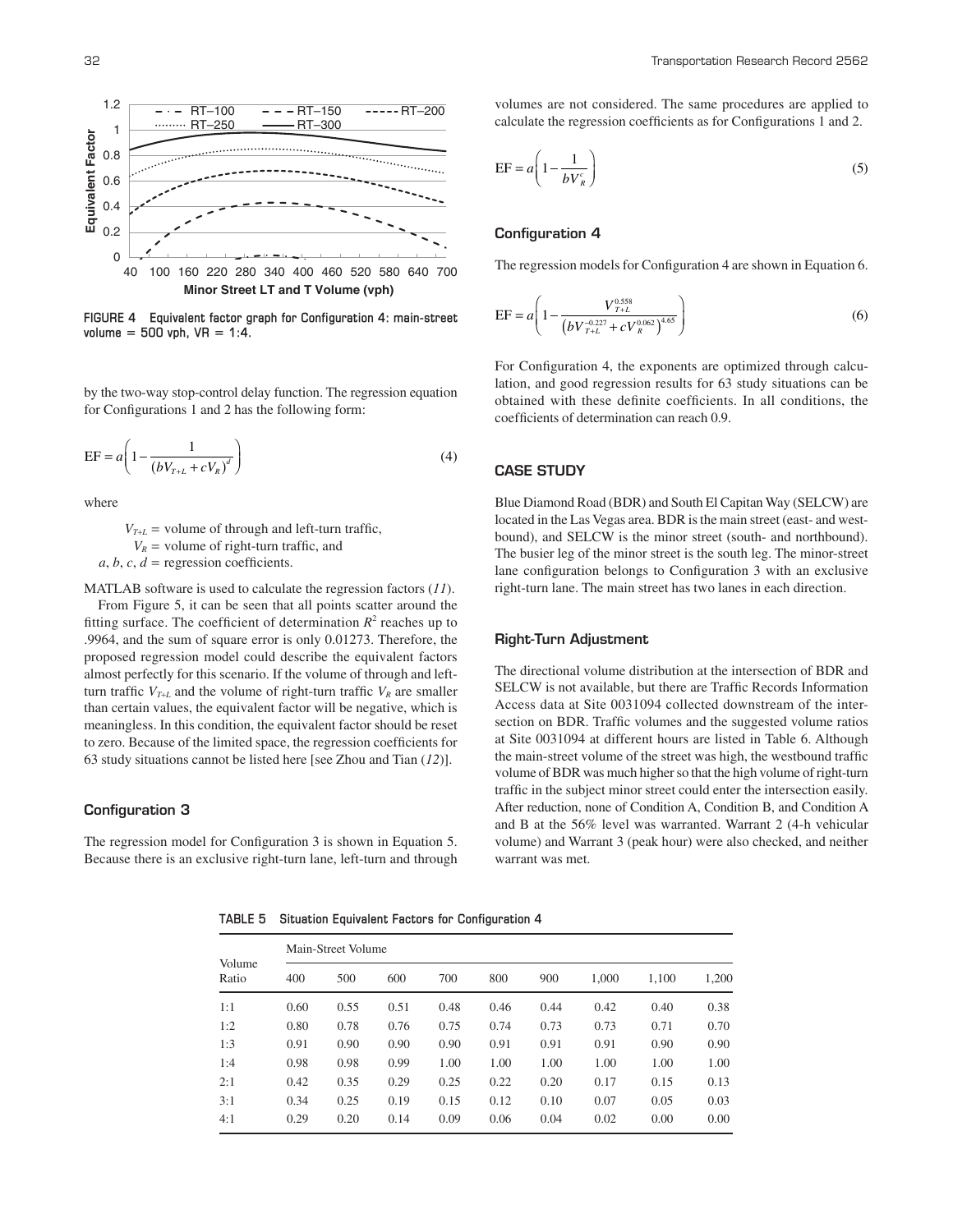

**FIGURE 5** Regression model example for Configuration 1: main-street volume = 400 vph,  $VR = 1:1.$ 

#### HCM Delay

For the purpose of assessing whether the intersection operates at acceptable levels of service, delay was calculated at the studied intersection for the 8 peak hours. The result showed that the average LOSs of left-turn, through, and right-turn in SELCW at the peak hours were C, D, and B, respectively. The minor-street through traffic might have difficulties crossing the intersection because of the high volume on the main street, while the right-turn traffic could enter the intersection easily even though the right-turn volume was very high at peak hours. Overall, the intersection operated at acceptable levels: the worst LOS was Level E, but the majority were Level C or better.

#### Other Reduction Methods

The Pagones theorem and NCHRP Report 457 methods were implemented for comparison. In the Pagones theorem, the lane configuration was with an exclusive right-turn lane. The minor-street adjustment factor was 0.75, and the main-line congestion factors are shown in Table 7. There were two lanes in each direction of the main street. From the

|                                                                                                         | <b>Start Time</b>              |                                    |                                    |                                   |                                |                                  |                                  |                                  |  |  |
|---------------------------------------------------------------------------------------------------------|--------------------------------|------------------------------------|------------------------------------|-----------------------------------|--------------------------------|----------------------------------|----------------------------------|----------------------------------|--|--|
| Parameter                                                                                               | 6:00                           | 7:00                               | 8:00                               | 9:00                              | 10:00                          | 13:00                            | 14:00                            | 15:00                            |  |  |
| Major volume<br>Volume ratio<br>Minor volume<br>Minor through and left turns<br>Minor right turns       | 787<br>2:1<br>353<br>56<br>297 | 988<br>2:1<br>586<br>128<br>458    | 1,060<br>2:1<br>519<br>101<br>418  | 946<br>2:1<br>375<br>60<br>315    | 983<br>1:1<br>296<br>47<br>249 | 1,157<br>1:1<br>295<br>47<br>248 | 1,192<br>1:1<br>318<br>51<br>267 | 1,390<br>1:1<br>302<br>48<br>254 |  |  |
| Configuration 3<br>Volume ratio<br>Equivalent factor<br>Equivalent right turns<br>Adjusted minor volume | 2:1<br>0.07<br>21<br>77        | 2:1<br>$\Omega$<br>$\theta$<br>128 | 2:1<br>$\Omega$<br>$\Omega$<br>101 | 2:1<br>$\Omega$<br>$\Omega$<br>60 | 1:1<br>0.27<br>67<br>114       | 1:1<br>0.25<br>62<br>109         | 1:1<br>0.25<br>67<br>118         | 1:1<br>0.24<br>61<br>109         |  |  |
| Warrant $1^a$<br>Condition A (70%)<br>Condition B $(70\%)$<br>Condition A and<br>Condition B $(56\%)$   | F<br>T<br>$\mathbf{F}$         | F<br>T<br>T                        | F<br>T<br>F                        | F<br>$\mathbf{F}$<br>F            | F<br>T<br>T                    | F<br>T<br>F                      | F<br>T<br>T                      | F<br>T<br>F                      |  |  |
| Warrant $2^a$<br>Warrant $3^a$                                                                          | $\mathbf{F}$<br>$\mathbf{F}$   | F<br>F                             | F<br>F                             | $\mathbf{F}$<br>F                 | F<br>F                         | F<br>F                           | F<br>F                           | F<br>F                           |  |  |

**TABLE 6 Signal Warrant Analysis**

*a* In Warrants 1, 2, and 3, F represents that the volume is not warranted and T represents that the volume is warranted.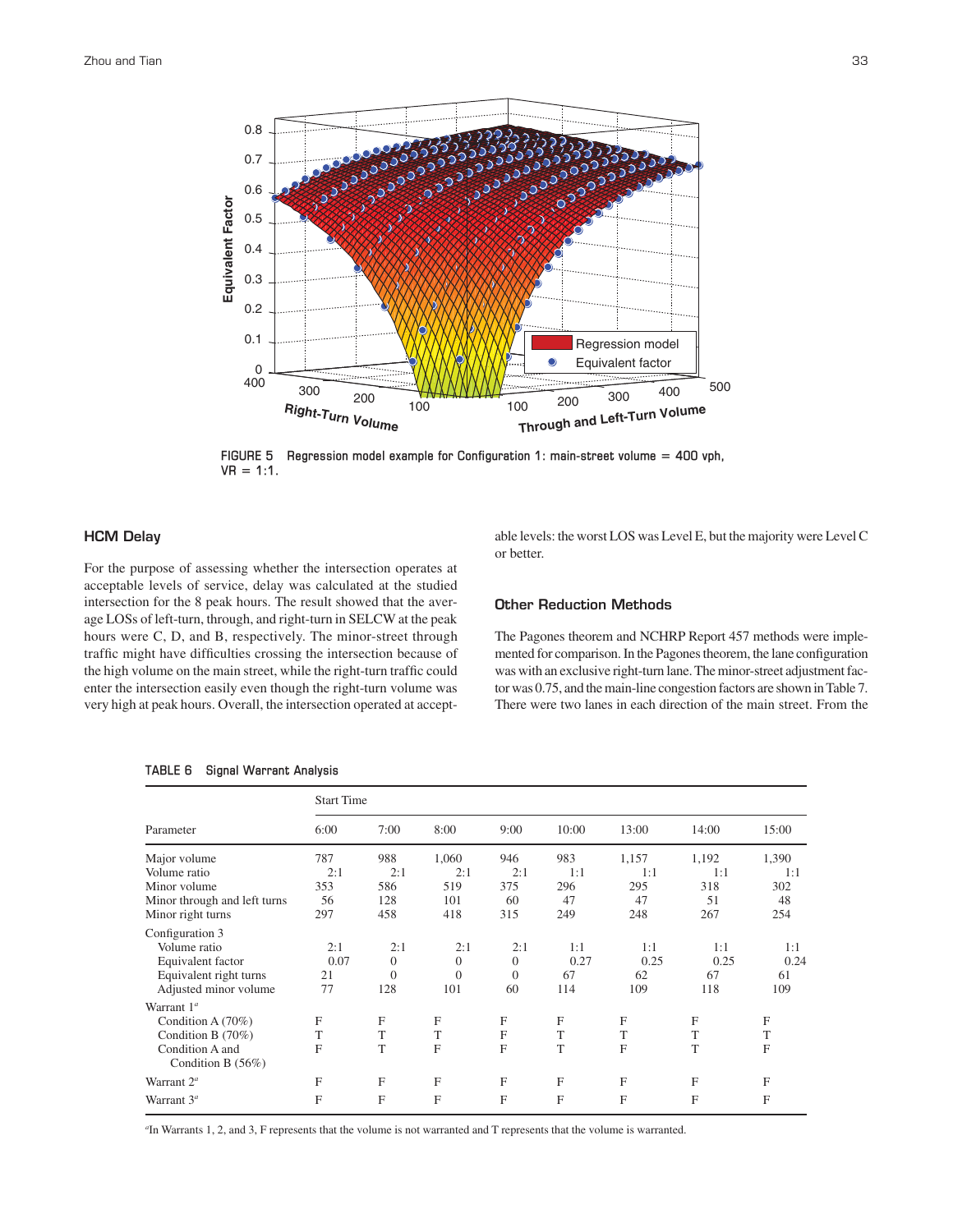**TABLE 7 Signal Warrant Analysis Based on Pagones Theorem**

|                              | <b>Start Time</b> |          |              |          |              |             |             |          |  |  |  |
|------------------------------|-------------------|----------|--------------|----------|--------------|-------------|-------------|----------|--|--|--|
| Parameter                    | 6:00              | 7:00     | 8:00         | 9:00     | 10:00        | 13:00       | 14:00       | 15:00    |  |  |  |
| Major volume                 | 787               | 988      | 1,060        | 946      | 983          | 1,157       | 1,192       | 1,390    |  |  |  |
| Minor volume                 | 353               | 586      | 519          | 375      | 296          | 295         | 318         | 302      |  |  |  |
| Minor through and left turns | 56                | 128      | 101          | 60       | 47           | 47          | 51          | 48       |  |  |  |
| Minor right turns            | 297               | 458      | 418          | 315      | 249          | 248         | 267         | 254      |  |  |  |
| Case 3                       |                   |          |              |          |              |             |             |          |  |  |  |
| Main-line volume per lane    | 197               | 247      | 265          | 237      | 246          | 289         | 298         | 348      |  |  |  |
| Main-line congestion factor  | $\theta$          | $\theta$ | $\Omega$     | $\Omega$ | $\Omega$     | $\Omega$    | $\Omega$    | $\Omega$ |  |  |  |
| Minor adjustment factor      | 0.75              | 0.75     | 0.75         | 0.75     | 0.75         | 0.75        | 0.75        | 0.75     |  |  |  |
| Reduction factor             | 0.25              | 0.25     | 0.25         | 0.25     | 0.25         | 0.25        | 0.25        | 0.25     |  |  |  |
| Reduced right turn           | 74                | 115      | 105          | 79       | 62           | 62          | 67          | 64       |  |  |  |
| Adjusted minor volume        | 130               | 243      | 206          | 139      | 109          | 109         | 118         | 112      |  |  |  |
| Warrant 1                    |                   |          |              |          |              |             |             |          |  |  |  |
| Condition A $(70\%)$         | F                 | T        | T            | F        | F            | $\mathbf F$ | F           | F        |  |  |  |
| Condition B $(70\%)$         | T                 | T        | T            | T        | T            | T           | $\mathbf T$ | T        |  |  |  |
| Condition A $(56%)$ and      | T                 | T        | T            | T        | T            | T           | T           | T        |  |  |  |
| Condition B $(56\%)$         |                   |          |              |          |              |             |             |          |  |  |  |
| Warrant 2                    | F                 | T        | T            | F        | $\mathbf{F}$ | F           | F           | F        |  |  |  |
| Warrant 3                    | F                 | F        | $\mathbf{F}$ | F        | $\mathbf{F}$ | F           | F           | F        |  |  |  |

reduction procedure, this intersection signal was warranted on the basis of Warrant 1 Condition B and Warrant 1 Conditions A and B.

As for the NCHRP Report 457 method, the volume proportion of the main street was unavailable. Therefore, 10% of the major volume was assumed to be right turn and no left turn was presumed. It was reasonable and conservative because most people drive straight to Las Vegas. The reduction calculation is shown in Table 8, and it is found that the assumption is unimportant because the right-turn reduction is high enough to cover the total right-turn volume. After the calculation, the signal was not warranted.

For this specific case, the signal was not warranted from the proposed method and the NCHRP Report 457 method, while it was warranted from the Pagones theorem. From the intersection operation perspective, this intersection is on the edge of installing a signal. In the NCHRP Report 457 method, all right turns are assumed to operate freely, resulting in the extreme high right-turn reduction in Table 8. The Pagones theorem does not consider the uneven volume distribution on the main street, so the results tend to be conservative in that case.

#### Summary and Conclusions

The proposed method is based essentially on the delay equivalence method, that is, to equal the right-turn volume to through vehicles, which would produce the same control delay on the minor street. The estimation of minor-street control delay was based on the HCM 2010 method for two-way stop-controlled intersections. According to minor-street geometry, five conditions were categorized. Under each condition, a variety of volume distributions were considered. Tables were produced to indicate the volume

|  |  |  |  |  |  | TABLE 8 Signal Warrant Analysis Based on NCHRP Report 457 Method |  |  |
|--|--|--|--|--|--|------------------------------------------------------------------|--|--|
|--|--|--|--|--|--|------------------------------------------------------------------|--|--|

|                                                                                                               | <b>Start Time</b>                            |             |             |             |             |             |                                              |             |  |  |
|---------------------------------------------------------------------------------------------------------------|----------------------------------------------|-------------|-------------|-------------|-------------|-------------|----------------------------------------------|-------------|--|--|
| Parameter                                                                                                     | 6:00                                         | 7:00        | 8:00        | 9:00        | 10:00       | 13:00       | 14:00                                        | 15:00       |  |  |
| Major volume                                                                                                  | 787                                          | 988         | 1,060       | 946         | 983         | 1,157       | 1,192                                        | 1,390       |  |  |
| Minor volume                                                                                                  | 353                                          | 586         | 519         | 375         | 296         | 295         | 318                                          | 302         |  |  |
| Minor through and left turns                                                                                  | 56                                           | 128         | 101         | 60          | 47          | 47          | 51                                           | 48          |  |  |
| Minor right turns                                                                                             | 297                                          | 458         | 418         | 315         | 249         | 248         | 267                                          | 254         |  |  |
| Conflicting major road                                                                                        | 131                                          | 165         | 177         | 158         | 246         | 289         | 298                                          | 348         |  |  |
| Right-turn reduction                                                                                          | 821                                          | 801         | 794         | 806         | 753         | 727         | 721                                          | 692         |  |  |
| Reduced right turn                                                                                            | 297                                          | 458         | 418         | 315         | 249         | 248         | 267                                          | 254         |  |  |
| Adjusted minor volume                                                                                         | 56                                           | 128         | 101         | 60          | 47          | 47          | 51                                           | 48          |  |  |
| Warrant 1<br>Condition A $(70\%)$<br>Condition B $(70\%)$<br>Condition A $(56\%)$ and<br>Condition B $(56\%)$ | $\mathbf{F}$<br>$\mathbf{F}$<br>$\mathbf{F}$ | T<br>T<br>T | T<br>T<br>F | F<br>F<br>F | F<br>F<br>F | F<br>F<br>F | $\mathbf{F}$<br>$\mathbf{F}$<br>$\mathbf{F}$ | F<br>F<br>F |  |  |
| Warrant 2                                                                                                     | $\mathbf{F}$                                 | F           | F           | F           | F           | F           | $\mathbf{F}$                                 | F           |  |  |
| Warrant 3                                                                                                     | F                                            | F           | F           | F           | F           | F           | F                                            | F           |  |  |